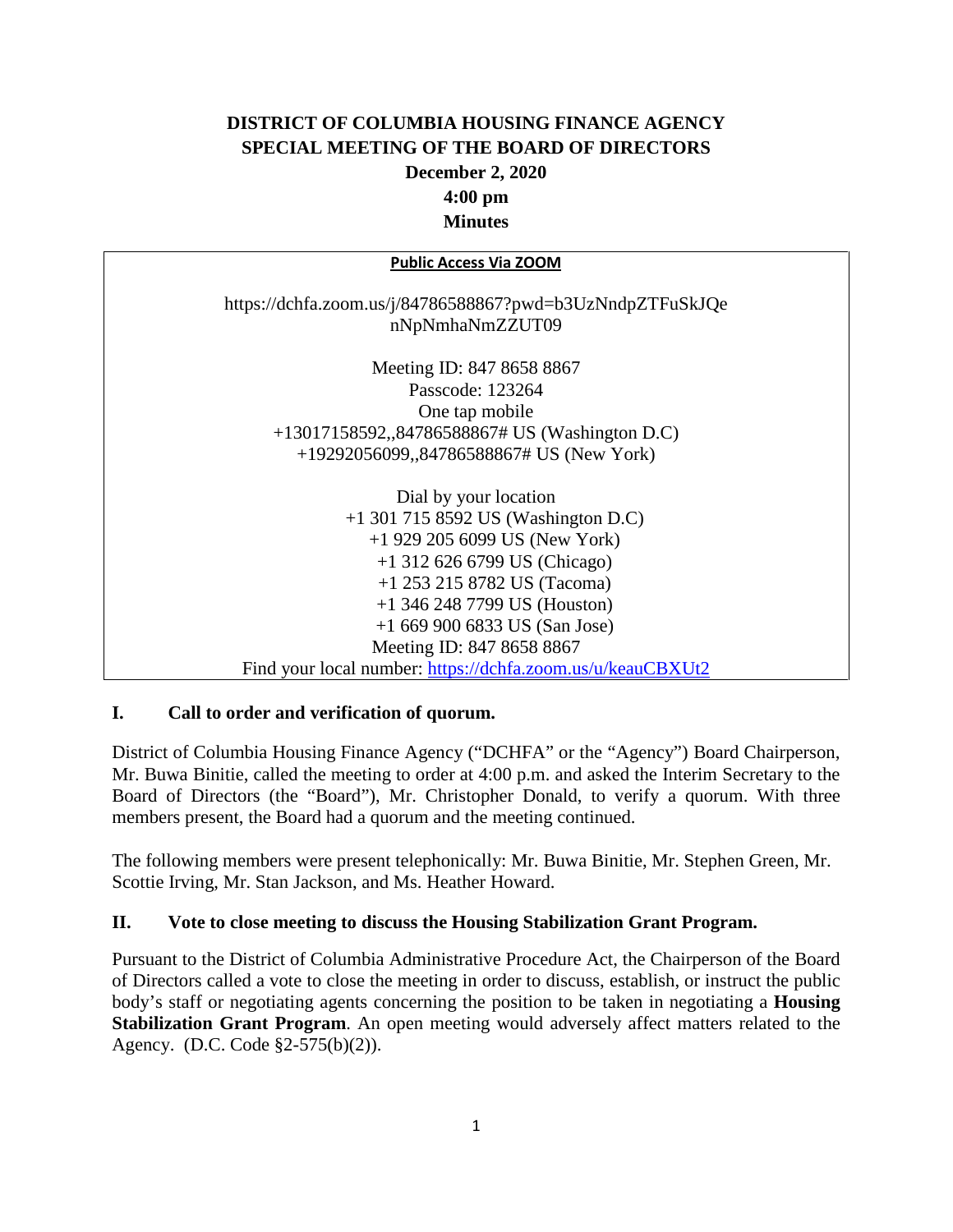Mr. Binitie called for a motion to close the meeting. Mr. Jackson made a motion to close the meeting. The motion was properly seconded by Mr. Green. The motion passed by a chorus of ayes.

The meeting was closed at 4:02 p.m. and re-opened at 4:16 p.m.

#### **III. Consideration of Housing Stabilization Grant Program.**

Mr. Donald presented a summarization of the program to the Board. The Agency recommended the approval of the DCHFA resolution, calling for the consummation of the program, which grants DCHFA the authority to create and facilitate the program, and disperse funds.

On November 19, 2020 Mayor Bowser asked the Department of Housing and Community Development ("DHCD") and DCHFA to deploy \$10 million of the Coronavirus Aid, Relief, and Economic Security ("CARES") Act funding to provide rental subsidies to housing providers for delinquent rents (the "HSG Program" or the "Program").

The funding stream will come directly from the U.S. Department of the Treasury ("Treasury Department"), as a grant, and will not include any Community Development Block Grant ("CDBG") funds or HOME dollars. Funding will be divided into two groups: Group  $A - has$ been allocated \$9 million for housing providers with buildings that are 20 units or larger and Group B – allocated \$1 million for housing providers with 20 units or less. Group A will consist of 274 properties, approximately 30,000 units, which were funded by tax exempt bonds, 4 percent or 9 percent low income housing tax credits ("LIHTC"), and federal or local government subsidies.

The Program will pay up to \$2,500 per month in delinquent rent per unit. The subsidy will only cover 80 percent of the delinquent rent. Housing providers will be responsible for providing the remaining portion of relief by erasing the remaining 20 percent in delinquent rent from the tenant's ledger. Any units currently receiving Section 8 Housing Choice Vouchers or any other funding, are not eligible to submit their tenant paid portion of the rent for relief. The Program is contingent upon 100 percent rent forgiveness.

All recipients of the subsidy will have to sign a DCHFA Housing Stabilization Program Grant Agreement. Additionally, it will be required that all participating housing providers shall eliminate all debt accrued since the start of the pandemic from the tenant's ledger and forego any eviction proceedings in the future.

Any funds not dispersed by December 31, 2020 will be returned to the Treasury Department.

Mr. Donald concluded his presentation and opened the floor up for questions.

Mr. Binitie inquired as to whether the board would have to hold another meeting, if program funds could be applied to tenant paid portions in the future. Mr. Michael Hentrel, General Counsel, responded that the resolution as currently drafted should be appropriate for any changes. Mr. Hentrel also stated that he felt the language was sufficiently broad enough to allow for flexibility.